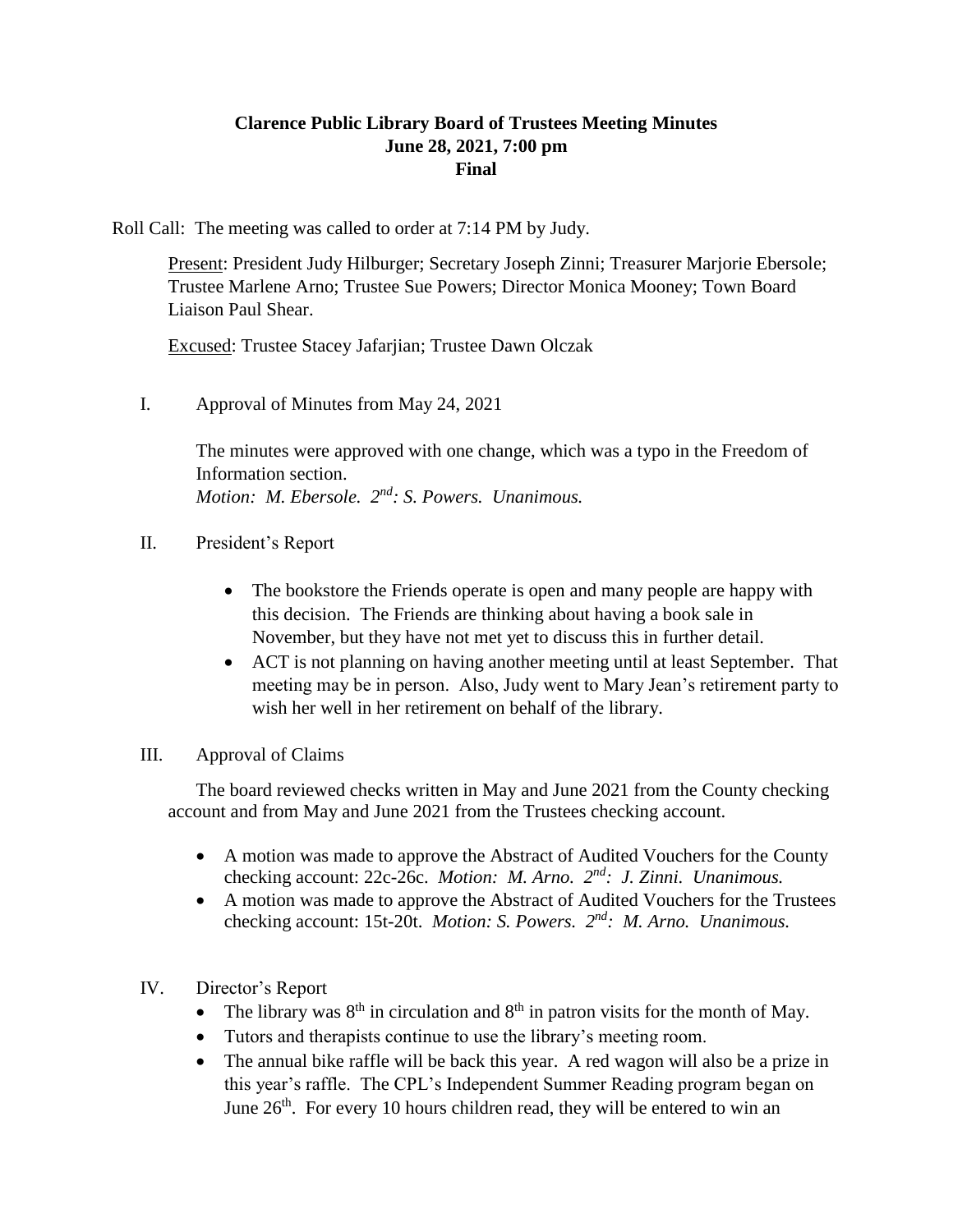Amazon gift card. Greg's U-Pick and Gianni Mazi's on Main provided coupons for a free donut and a free slice of pizza for those who complete their reading logs.

- A special children's program, Butterflies in the Garden will be held on July  $28<sup>th</sup>$  at 3:00 PM in the Children's Garden. Also, the library will be hosting Crafternoon in the Park on August  $11<sup>th</sup>$ . Those who attend will make a pressed flower suncatcher and pressed flower crowns.
- Lego Club is back and all of the creations will be put on display in the library.
- Monica submitted the grant for the Program Equipment  $&$  Facility Improvement Initiative. A vote will be taken on July  $15<sup>th</sup>$  to determine if CPL will receive a grant for the carpet replacement.
- V. Liaison's Comment
	- A motion to appropriate \$37,500 for the carpet replacement was made and approved at a recent Town meeting.
- VI. Public Comment N/A
- VII. Unfinished Business
	- **Resolution Approving Submitting a B&ECPL Program Equipment & Facility Improvement Initiative Request** – The board voted unanimously to approve the request for the grant to have the carpets replaced.
	- **Review of Procurement Policy** The board unanimously approved this policy. *Motion: M. Ebersole. 2nd: J. Zinni. Unanimous.*
- VIII. New Business
	- **Approval of 2021 Contract and Exhibits** The board unanimously approved the 2021 contract and exhibits.
	- **Rules of Conduct** The board approved the Rules of Conduct with two changes. The first change was for the cell phone use in the library. Under Rule 4, sub-section n the verbiage was amended to: *Audible cell phone conversations limited to outer foyer area only.* The second change was for face coverings in the library. Under Rule 8 the verbiage was amended to: *Face coverings required in accordance with state and federal guidelines. The library reserves the right to turn away any patron over the age of 2 years old who is not in compliance. Motion: S. Powers. 2nd: M. Arno. Unanimous.*
- **IX.** Next Meeting

The next meeting is Monday, September 27, 2021 at 7:00 PM. The public is welcome to attend.